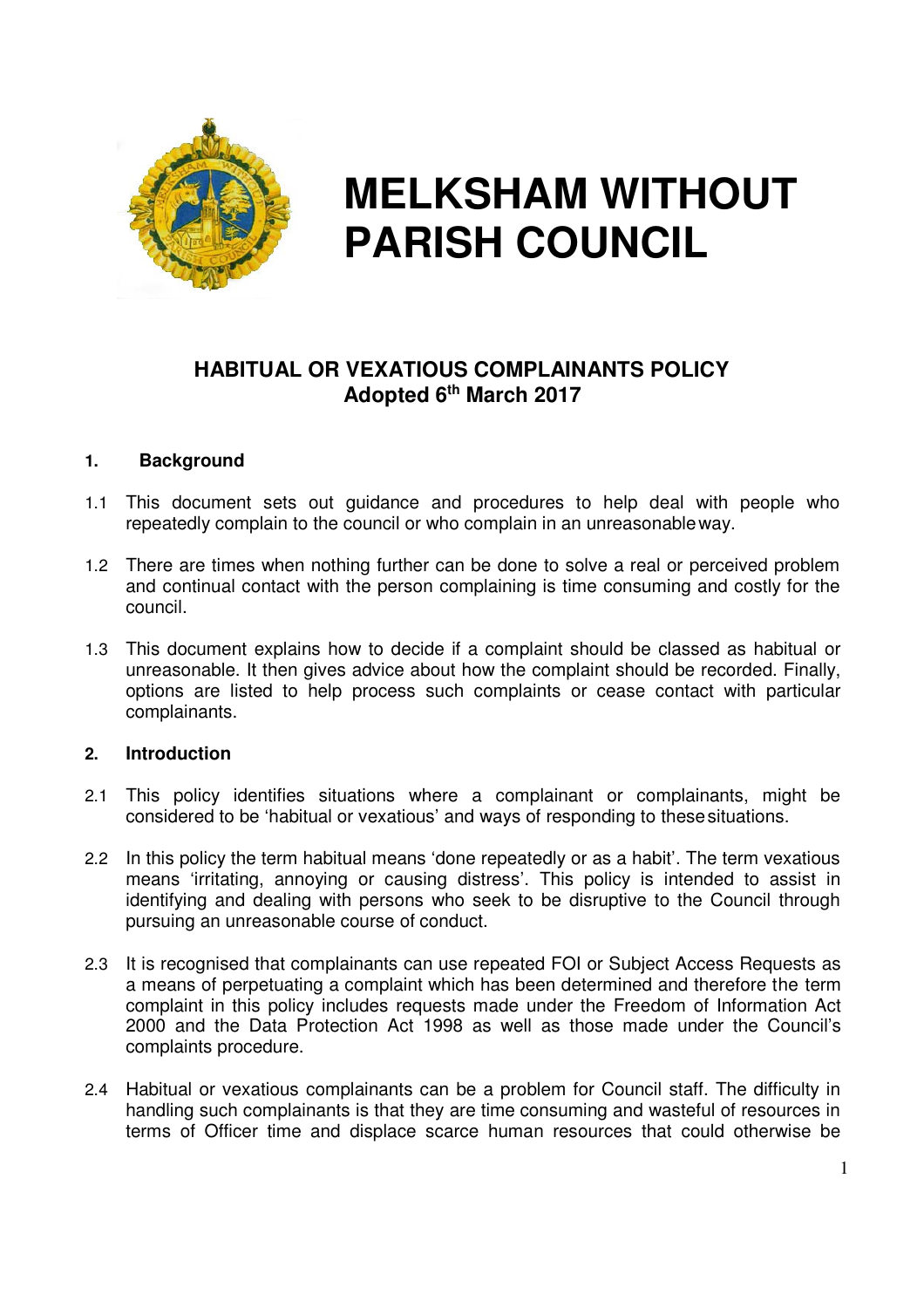spent on other Council priorities. Whilst the Council endeavours to respond with patience and sympathy to the needs of all complainants there are times when there is nothing further which can reasonably be done to assist or to rectify a real or perceived problem.

#### **3. Habitual or Vexatious Complainants**

3.1 For the purpose of this policy the following definition of habitual or vexatious complainants will be used:

The repeated and/or obsessive pursuit of:

- (i) unreasonable complaints and/or unrealistic outcomes; and/or
- (ii) reasonable complaints in an unreasonable manner.
- 3.2 Where complaints continue and are considered to be habitual or vexatious in accordance with the criteria set out in Schedule A, the Clerk or Chairman will inform the individual informally that his/her behaviour is considered by the Council to be unreasonable or unacceptable, and request a changed approach.

This is stage 1.

#### **Stage 2**

After taking into account the considerations set out in Schedule B and if there is no improvement in behaviour the Council will consider the matter, and, if considered necessary, will inform the complainant in writing that his/her behaviour falls under the terms of the habitual and vexatious complainants policy.

A copy of the Policy will be sent to the individual with a letter giving details of any restrictions which will apply. Schedule C details the options available for dealing with such complainants.

The letter should also state the length of time the restrictions are to apply and that any **legitimate** new complaint made in an acceptable manner will always be considered.

Once a complainant has been determined to be habitual or vexatious, their status will be kept under review for one year. If a complainant subsequently demonstrates a more reasonable approach then their status will be reviewed.

#### **Stage 3**

Where there is dispute about action taken or not taken by the Council the complainant may refer the matter to the Local Government Ombudsman.

Staffing & Resources Committee 30<sup>th</sup> January 2017 Recommendation Min. 346/16 Approved at Full Council 6<sup>th</sup> March 2017 Min 386/16 **Habitual & Vexatious Complainants Policy**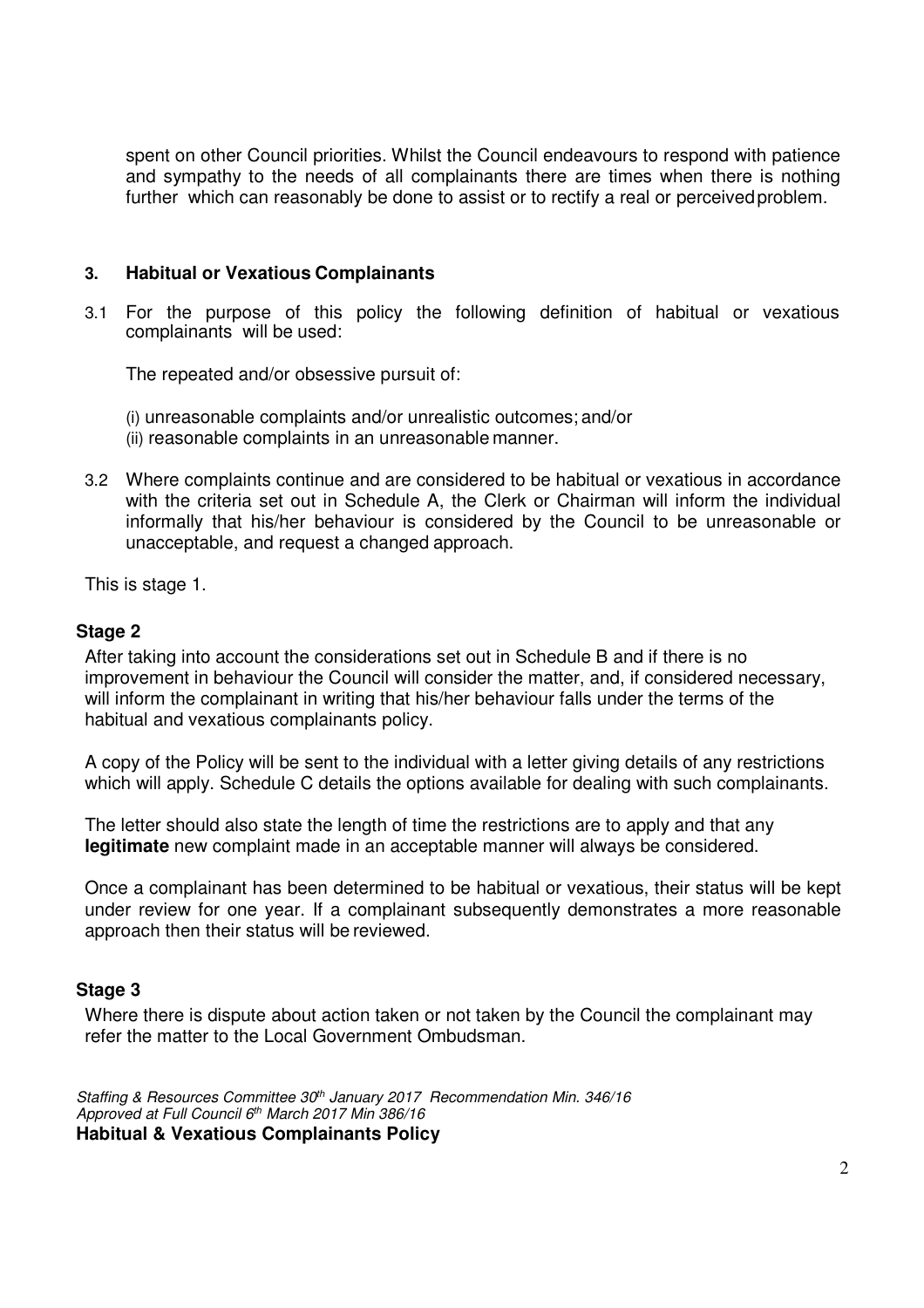# **Schedule A - Criteria for Determining Habitual or Vexatious Complainants**

Complainants (and/or anyone acting on their behalf) may be deemed to be habitual or vexatious where previous or current contact with them shows that they meet any of the following criteria: Where complainants:

1. Persist in pursuing a complaint where the Council's complaints process has been fully and properly implemented and exhausted.

2. Persistently change the substance of a complaint or continually raise new issues or seek to prolong contact by continually raising further concerns or questions whilst the complaint is being addressed. Care must be taken, however, not to disregard new issues which are significantly different from the original complaint as they need to be addressed separately.

3. Are repeatedly unwilling to accept documented evidence given as being factual or deny receipt of an adequate response in spite of correspondence specifically answering their questions or do not accept that facts can sometimes be difficult to verify when a long period of time has elapsed.

4. Repeatedly do not clearly identify the precise issues which they wish to be investigated, despite the reasonable efforts of staff to help them specify their concerns, and/or where the concerns identified are not within the remit of the Council to investigate.

5. Regularly focus on matters which are not sufficiently serious to an extent which is out of proportion to their significance and continue to focus on these points. It is recognised that determining what is 'not sufficiently serious' can be subjective and careful judgement will be used in applying this criterion.

6. Have threatened verbally, or used physical violence towards employees at any time. This will, in itself, cause personal contact with the complainant and/or their representative to be discontinued and the complaint will, thereafter, only be continued through written communication. A complainant who threatens either verbally or in writing or uses actual physical violence towards an employee will be regarded as a vexatious complainant. The complainant will be informed of this in writing together with notification of how future contact with the Council is to be made.

#### **It should also be noted that Melksham Without Parish Council in consultation with the affected individuals will refer any actual or threatened verbal or physical abuse to Wiltshire Police for investigation.**

7. Have, in the course of addressing a registered complaint, had an excessive number of contacts with the Council – placing unreasonable demands on employees. A contact may be in person, by telephone, letter, email or fax or any other means. Excessive contact will be determined taking into account the specific circumstances of each individual case.

8. Have harassed or been verbally abusive towards employees dealing with the complaint. Employees recognise that complainants may sometimes act out of character in times of stress,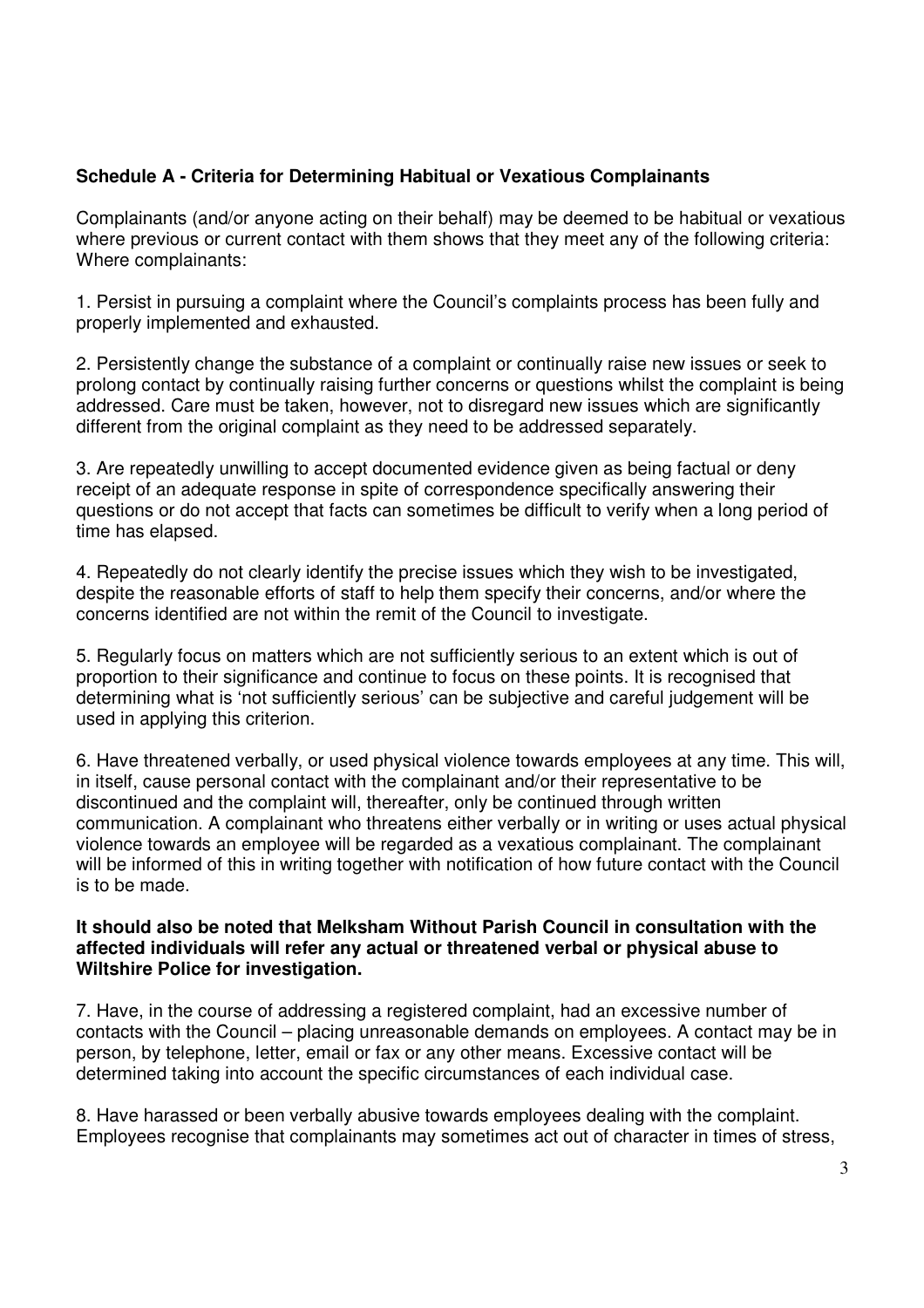anxiety or distress and will make reasonable allowances for this. Some complainants may have a mental health issue and there is a need to be sensitive in circumstances of that kind. 9. Are known to have recorded meetings or face-to-face/telephone conversations without the prior knowledge and consent of other parties involved.

10. Make unreasonable demands on the Council and fail to accept that these may be unreasonable, for example, insist on responses to complaints or enquiries being provided more urgently than is reasonable or within the Council's complaints procedure or normal recognised practice.

11. Make unreasonable complaints which impose a significant burden on the resources of the Council and where the complaint:

- clearly does not have any serious purpose or value; or
- is designed to cause disruption or annoyance; or
- has the effect of harassing the Council; or
- can otherwise fairly be characterised as obsessive or manifestly unreasonable.

12. Make repetitive complaints and allegations which ignore the replies which have been supplied in previous correspondence.

# **Schedule B - Considerations prior to taking action under the policy**

Different considerations will apply depending on whether the investigation of the complaint is ongoing or whether it has been concluded. To some extent the latter is easier to deal with. It is in effect the complainant simply refusing to take no for an answer, and the Council has the option of ending all communication with the complainant, and where appropriate referring the complainant to the Ombudsman. However, where the complaint is ongoing there needs to be some continuing contact with the complainant.

The decision to designate someone as a habitual and vexatious complainant is onerous and could have serious consequences for the individual. Before deciding whether the policy should be applied Councillors should be satisfied that:

- the complaint is being or has been investigated properly;
- any decision reached on it is the right one;
- communications with the complainant have been adequate; and
- the complainant is not now providing any significant new information that might affect the Council's view on the complaint;
- or that the way in which the complainant has acted is unreasonable.